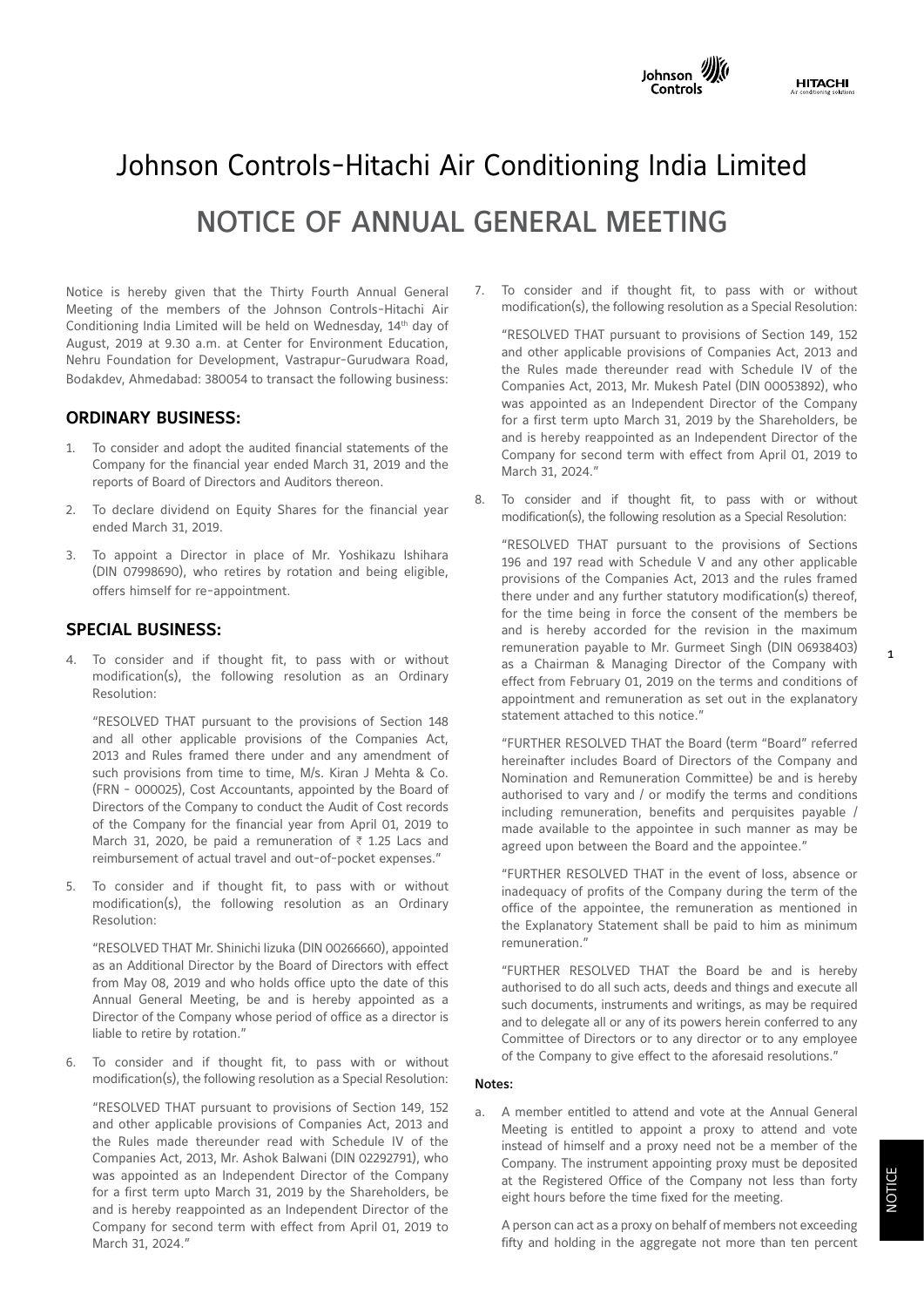of the total capital of the Company carrying voting rights. A member holding more than ten percent of the total share capital of the Company carrying voting rights may appoint a single person as proxy and such person shall not act as a proxy for any other person or shareholder.

- b. The relative Explanatory Statement pursuant to Section 102 of the Companies Act, 2013 in respect to the Special business to be transacted at the Meeting is annexed hereto.
- The Register of Members and Share transfer books of the Company will be closed from 10<sup>th</sup> August, 2019 to 14<sup>th</sup> August, 2019 (both days inclusive).
- d. Dividend, if declared, will be paid as under:
	- Physical Shares: To the members whose names appear on the Register of members of the Company as on closing hours of 9<sup>th</sup> August, 2019.
	- Dematerialised Shares: To the beneficial owners as on closing hours of 9th August, 2019 as per information to be furnished by Depositories for this purpose.

Dividend Payment Date: Dividend, if declared, will be paid on or after 28<sup>th</sup> August, 2019.

- e. Members are requested to notify promptly any change in their address to the Company's Registrars and Share Transfer Agent, Link Intime India Pvt. Limited at its present address at 506-508, Amarnath Business Centre-1 (ABC-1), Besides Gala Business Centre, Near St. Xavier's College Corner, Off C G Road, Ellisbridge, Ahmedabad 380006, Gujarat, India. The members are also requested to send all correspondence relating to Shares, including transfers and transmissions to the Registrars and Share Transfer Agent.
- f. All members who have not encashed their dividend warrants for the financial years 2011-12, 2012-13, 2013-14, 2014-15, 2015-16, 2016-17 and 2017-18 are requested to write to the

Company's Registrars and Share Transfer Agent, for issuance of duplicate dividend warrant(s).

- g. Dividend pertaining to financial years 2009-10 and 2010- 11 have already been transferred to Investors Education and Protection Fund. Shares of those shareholders whose Dividend was unpaid for last 7 years, have been transferred to Investors Educations and Protection Fund.
- h. The facility for making nominations is available for members in respect of the shares held by them. Nomination form can be obtained from the Company's Registrars and Share Transfer Agent.
- i. Electronic copy of the Annual Report for the year 2018-19, Notice of the Annual General Meeting of the Company along with Attendance Slip and Proxy Form are being sent to all the members whose email IDs are registered with the Company / Depository Participant for communication purposes unless any member has requested for a hard copy of the same. For members who have not registered their email address, physical copies are being sent in the permitted mode.
- j. Members desirous of obtaining information in respect of accounts of the Company, are requested to send queries in writing to the Company at the registered office, so as to reach at least seven days before the date of the meeting.
- k. The shares of the Company have been listed at BSE Limited and National Stock Exchange of India Limited and Company has paid Listing Fees to the said Stock Exchanges for the year 2019-20.
- l. In compliance with provisions of Section 108 of the Companies Act, 2013 and Rule framed thereunder the Company is pleased to provide members, a facility to exercise their right to vote at the Annual General Meeting (AGM) by electronic means and the business may be transacted through e-Voting Services provided by Central Depository Services (India) Limited (CDSL).

By Order of the Board of Directors

Place: Ahmedabad **Parag Dave Parag Dave Parag Dave Parag Dave Parag Dave Parag Dave Parag Dave** Date: May 16, 2019 **Company Secretary** Company Secretary

Johnson Controls-Hitachi Air Conditioning India Limited Corporate Identification Number (CIN): L29300GJ1984PLC007470 Regd. Office: 9th Floor, Abhijeet, Mithakhali Six Roads, Ahmedabad: 380006 Phone: 079-26402024 E-mail: parag.dave@jci-hitachi.com, Web: https://www.hitachiaircon.in/

# **EXPLANATORY STATEMENT PURSUANT TO SECTION 102 OF THE COMPANIES ACT, 2013:**

#### **Item No. 4**

Pursuant to the provisions of Section 148 of the Companies Act, 2013 and Rule 14 of the Companies (Audit and Auditors) Rules, 2014, on recommendation of Audit Committee, the Board has considered and approved appointment of M/s. Kiran J Mehta & Co. (FRN - 000025), Cost Accountants, as Cost Auditors to conduct Audit of Cost records of the Company for the financial year from April 01, 2019 to March 31, 2020 at a remuneration of  $\bar{\tau}$  1.25 Lacs plus Service Tax and reimbursement of actual travel and out-of-pocket expenses.

Such remuneration has to be ratified by the Shareholders of the Company. Therefore, consent of the Members is sought for passing an Ordinary resolution for ratification of the Remuneration payable to Cost Auditors for the financial year from April 01, 2019 to March 31, 2020.

None of the Directors and Key Managerial Personnel of the Company and their relatives are concerned or interested, financially or otherwise, in the resolution.

Considering above, the Board recommends the resolution for approval of the members.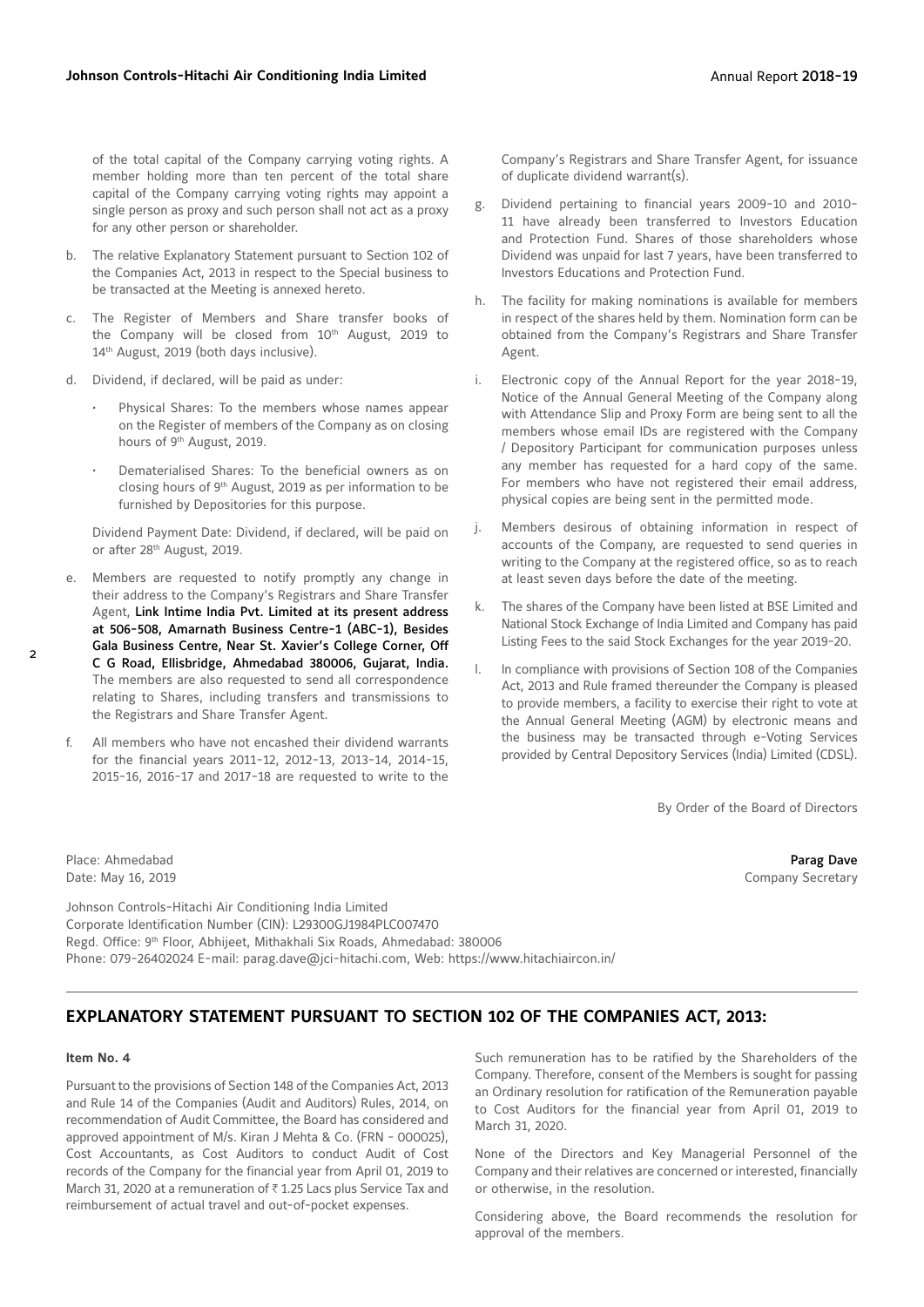



### **Item No. 5**

Mr. Shinichi Iizuka was appointed as an additional Director of the Company by the Board of Directors of the Company with effect from May 08, 2019 and holds his office upto the date of this Annual General Meeting. Consent of the Members is sought for his appointment as Director of the Company.

Except Mr. Shinichi Iizuka, being an appointee, none of the other Directors and Key Managerial Personnel of the Company and their relatives are concerned or interested, financially or otherwise, in the resolution.

Considering above, the Board recommends the resolution for approval of the members.

#### **Item No. 6 & 7**

Based on the skills, experience, knowledge and performance evaluation, Board of the Company has accorded approval for re-appointment of Mr. Ashok Balwani and Mr. Mukesh Patel as Independent Director for Second term from April 01, 2019 to March 31, 2024. They have given a declaration to the Board that they meet the criteria of independence as provided under Section 149(6) of the Companies Act and in the opinion of the Board, they fulfils the conditions specified in the Act and the Rules framed there under for re-appointment as Independent Director.

Consent of the Members is sought for their appointment as Independent Director of the Company.

Except Mr. Ashok Balwani and Mr. Mukesh Patel, being appointees, none of the other Directors and Key Managerial Personnel of the Company and their relatives are concerned or interested, financially or otherwise, in the resolution.

Considering above, the Board recommends the resolution for approval of the members.

#### **Item No. 8**

Nomination and Remuneration Committee and Board of Directors has increased the maximum limit of Remuneration of Mr. Gurmeet Singh Chairman & Managing Director with effect from 1st February, 2019 as under:

#### **Salary:**

Not to exceed  $\bar{\tau}$  25,000,000 per Annum (inclusive of perquisites as stated under).

#### **Perquisites:**

#### Category A:

The Company shall provide furnished accommodation or house rent allowance and any other perquisites as may be decided by the Company from time to time.

#### Category B:

Company's car and telephone at residence. Extent of usage of these perquisites for official duties, shall not be included in the computation of the limit of the above remuneration ceiling.

Apart from the aforesaid remuneration, he will be entitled to reimbursement of all expenses incurred in connection with the business of the company.

The appointee shall not be entitled to any sitting fees for Board / Committee meetings.

In the event of loss, absence or inadequacy of profits of the Company in any financial year during the term of the office of the appointee, the remuneration as mentioned above shall be paid to him as minimum remuneration.

Annual / interim increments will be decided as per the policy of the Company on the basis of performance of the appointee.

# **Information as required under Section II of the Part II of Schedule V of the Companies Act, 2013**

#### **I. General Information**

- a) Nature of Industry: Company is engaged in manufacturing and selling of Air conditioners and trading of Refrigerators, Washing Machines.
- b) Date or expected date of commencement of commercial production: Company commenced its business in the year 1985.
- c) In case of new companies, expected date of commencement of activities as per project approved by financial institutions appearing in the prospectus: Not applicable.
- d) Financial performance based on the given indicators: For the year 2018-19, Income was 22,413 Million and Profit before tax was 1323.7 Million.
- e) Foreign investments or collaborations, if any: Johnson Controls–Hitachi Air conditioning is holding 74.25% of the total paid up share capital as well as Company has entered into Technical Collaboration agreements with Johnson Controls–Hitachi Air Conditioning Technology (Hong Kong) Limited for the products of the Company.

#### **II. Information about the appointee**

- a) Back ground details: Brief resume of the appointee is provided as part of this notice.
- b) Past remuneration: For the year 2018-19  $\bar{\tau}$  18.5 Million.
- c) Job Profile and his suitability:

 Mr. Gurmeet Singh is an Honours Graduate in Physics from the University of Delhi with a Post Graduate Diploma in Management. In his total experience of nearly 31 years, he has worked in various companies and product categories. In his career he has worked in fields of Sales, Marketing, Business Planning, Service and Strategy.

- d) Remuneration proposed to appointee: Remuneration as stated above.
- e) Comparative remuneration profile with respect to industry, size of the Company, profile of the position and person (in case of expatriates the relevant details would be w.r.t. the country of his origin): With globalisation and liberalisation taking roots in India, the demand for the knowledge and skill in various fields are on the rise and there has been a phenomenal growth in the remuneration package for key positions in the last few years.

 Pecuniary relationship directly or indirectly with the Company, or relationship with the managerial personnel, if any: Apart from the remuneration, he does not have any pecuniary relationship with the Company or with the managerial personnel or with the other Directors of the Company.

3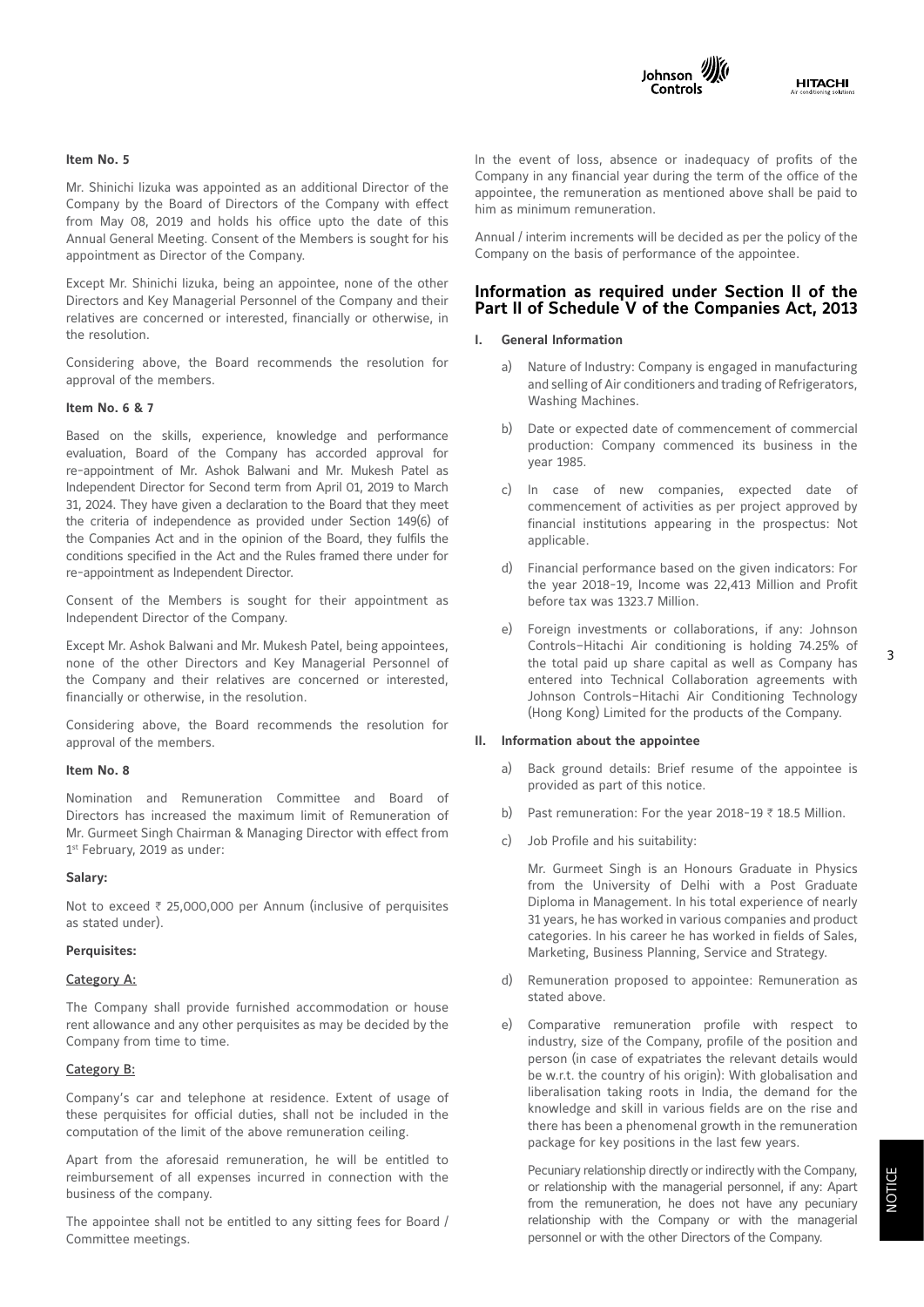#### **III. Other Information**

Reasons of loss or inadequate profits: Not applicable since, during the year 2018-19, Company has made profit before tax of ₹ 1323.7 Million.

#### **IV. Disclosures**

The disclosures of remuneration shall be reported in Corporate Governance Report attached to the Directors' Report.

Except Mr. Gurmeet Singh being appointee, none of the other Directors and Key Managerial Personnel of the

Company and their relatives are concerned or interested, financially or otherwise, in the resolution.

The above explanatory statement sets out an abstract of material terms and conditions of the appointment and hence the same may be treated as an abstract of memorandum of interest in accordance with Section 190 of the Companies Act, 2013.

The Board commends the resolution for approval of the members.

By Order of the Board of Directors

Place: Ahmedabad **Parag Dave** Date: May 16, 2019 **Company Secretary** 

Johnson Controls-Hitachi Air Conditioning India Limited Corporate Identification Number (CIN): L29300GJ1984PLC007470 Regd. Office: 9th Floor, Abhijeet, Mithakhali Six Roads, Ahmedabad: 380006 Phone: 079-26402024 E-mail: parag.dave@jci-hitachi.com, Web: https://www.hitachiaircon.in/

#### **Instructions for E-voting**

- 1. In compliance with provisions of Section 108 of the Companies Act, 2013 and Rule framed thereunder the Company is pleased to provide members, a facility to exercise their right to vote at the Annual General Meeting (AGM) by electronic means and the business may be transacted through e-Voting Services provided by Central Depository Services (India) Limited (CDSL).
- 2. Facility for voting, either through ballot or polling paper shall also be made available at the meeting and members attending the meeting who have not already cast their vote by remote e-voting shall be able to exercise their right at the meeting.
- 3. Members who have cast their vote by remote e-voting prior to the meeting may also attend the meeting but shall not be entitled to cast their vote again.
- 4. Tejal Shah & Associates, Company Secretaries in practice (Membership no. ACS-13316), has been appointed as the Scrutinizer to scrutinize the e-voting process (including the Ballot Form received from the Members who do not have access to the e-voting process) in a fair and transparent manner.
- $(i)$  The voting period begins on 11<sup>th</sup> August, 2019 (09.00 am IST) and ends on 13<sup>th</sup> August, 2019 (05.00 pm IST). During this period shareholders' of the Company, holding shares

either in physical form or in dematerialized form, as on the cut-off date of  $7<sup>th</sup>$  August, 2019 may cast their vote electronically. The e-voting module shall be disabled by CDSL for voting thereafter.

- (ii) The shareholders should log on to the e-voting website www.evotingindia.com.
- (iii) Click on Shareholders.
- (iv) Now Enter your User ID
	- a. For CDSL: 16 digits beneficiary ID,
	- b. For NSDL: 8 Character DP ID followed by 8 Digits Client ID,
	- c. Members holding shares in Physical Form should enter Folio Number registered with the Company.
- (v) Next enter the Image Verification as displayed and Click on Login.
- (vi) If you are holding shares in demat form and had logged on to www.evotingindia.com and voted on an earlier voting of any company, then your existing password is to be used.
- (vii) If you are a first time user follow the steps given below:

|                                                 | For Members holding shares in Demat Form and Physical Form                                                                                                                                                    |
|-------------------------------------------------|---------------------------------------------------------------------------------------------------------------------------------------------------------------------------------------------------------------|
| <b>PAN</b>                                      | Enter your 10 digit alpha-numeric PAN issued by Income Tax Department (Applicable for both<br>demat shareholders as well as physical shareholders)                                                            |
|                                                 | Members who have not updated their PAN with the Company/Depository Participant are<br>requested to use the sequence number which is printed on Postal Ballot / Attendance Slip<br>indicated in the PAN field. |
| Dividend Bank Details<br>OR Date of Birth (DOB) | Enter the Dividend Bank Details or Date of Birth (in dd/mm/yyyy format) as recorded in your demat<br>account or in the company records in order to login.                                                     |
|                                                 | If both the details are not recorded with the depository or company please enter the member<br>id / folio number in the Dividend Bank details field as mentioned in instruction (iv).                         |
|                                                 |                                                                                                                                                                                                               |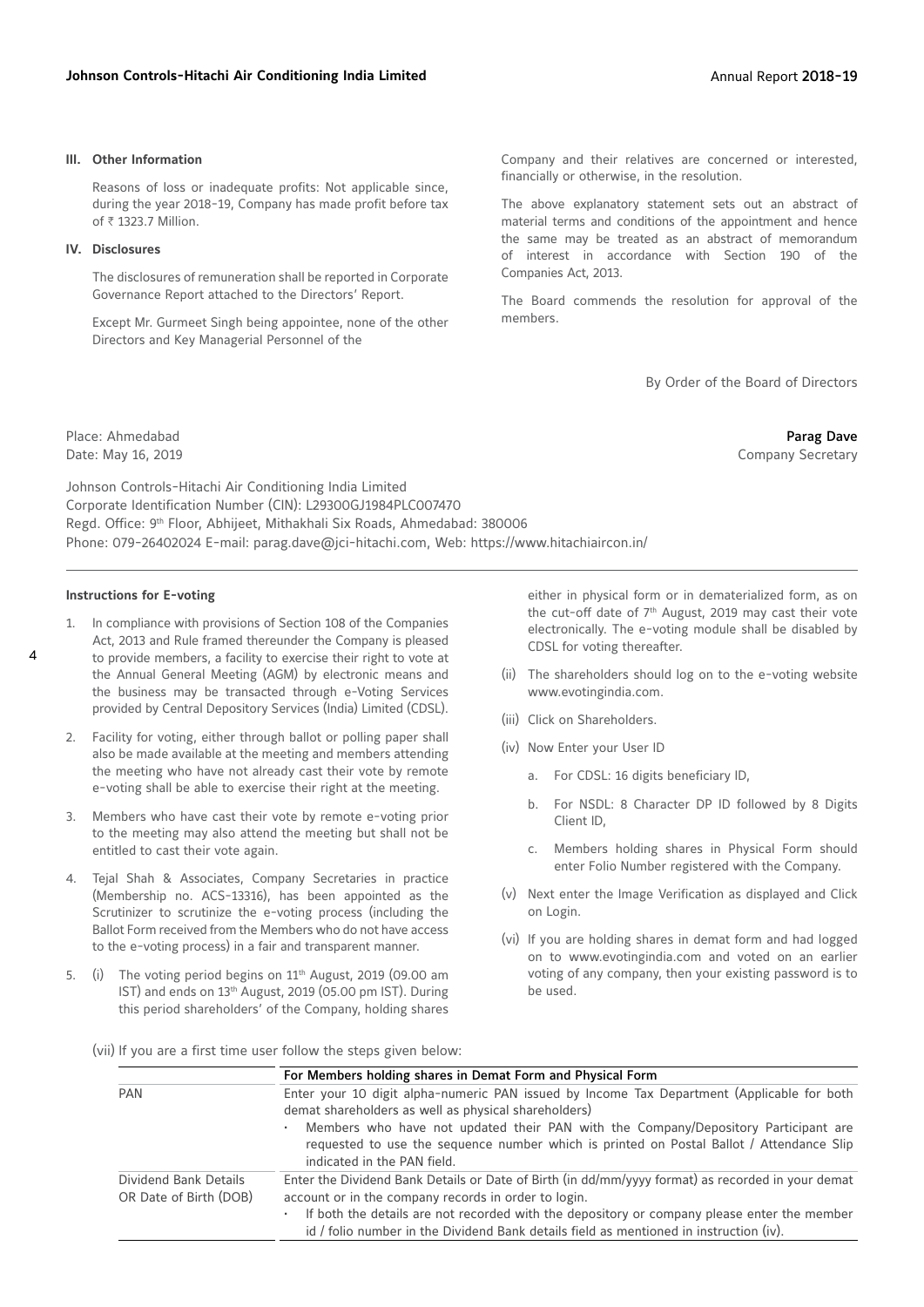



- (viii) After entering these details appropriately, click on "SUBMIT" tab.
- (ix) Members holding shares in physical form will then directly reach the Company selection screen. However, members holding shares in demat form will now reach 'Password Creation' menu wherein they are required to mandatorily enter their login password in the new password field. Kindly note that this password is to be also used by the demat holders for voting for resolutions of any other company on which they are eligible to vote, provided that company opts for e-voting through CDSL platform. It is strongly recommended not to share your password with any other person and take utmost care to keep your password confidential.
- (x) For Members holding shares in physical form, the details can be used only for e-voting on the resolutions contained in this Notice.
- (xi) Click on the EVSN for the relevant Johnson Controls-Hitachi Air Conditioning India Limited on which you choose to vote.
- (xii) On the voting page, you will see "RESOLUTION DESCRIPTION" and against the same the option "YES/ NO" for voting. Select the option YES or NO as desired. The option YES implies that you assent to the Resolution and option NO implies that you dissent to the Resolution.
- (xiii) Click on the "RESOLUTIONS FILE LINK" if you wish to view the entire Resolution details.
- (xiv) After selecting the resolution you have decided to vote on, click on "SUBMIT". A confirmation box will be displayed. If you wish to confirm your vote, click on "OK", else to change your vote, click on "CANCEL" and accordingly modify your vote.
- (xv) Once you "CONFIRM" your vote on the resolution, you will not be allowed to modify your vote.
- (xvi) You can also take a print of the votes cast by clicking on "Click here to print" option on the Voting page.
- (xvii) If a demat account holder has forgotten the login password then Enter the User ID and the image verification code and click on Forgot Password & enter the details as prompted by the system.
- (xviii) Shareholders can also use Mobile app "m Voting" for e-voting. m - Voting app is available on Apple, Android and Windows based Mobile. Shareholders may log in to m - Voting using their e voting credentials to vote for the company resolution(s).

#### (xix) Note for Non – Individual Shareholders and Custodians

- Non-Individual shareholders (i.e. other than Individuals, HUF, NRI etc.) and Custodian are required to log on to www.evotingindia.com and register themselves as Corporates.
- A scanned copy of the Registration Form bearing the stamp and sign of the entity should be emailed to helpdesk.evoting@cdslindia.com.
- After receiving the login details, user would be able to link the account(s) for which they wish to vote on.
- The list of accounts linked in the login should be mailed to helpdesk.evoting@cdslindia.com and on approval of the accounts they would be able to cast their vote.
- A scanned copy of the Board Resolution and Power of Attorney (POA) which they have issued in favour of the Custodian, if any, should be uploaded in PDF format in the system for the scrutinizer to verify the same.
- (xx) In case you have any queries or issues regarding e-voting, you may refer the Frequently Asked Questions ("FAQs") and e-voting manual available at www.evotingindia. com, under help section or write an email to helpdesk. evoting@cdslindia.com.

# **Brief resume of the Directors seeking appointment or reappointment at this Annual General Meeting (Pursuant to Regulation 36(3) of the SEBI (Listing Obligations & Disclosure Requirements) Regulations, 2015)**

## Mr. Gurmeet Singh

Mr. Gurmeet Singh is an Honors' Graduate in Physics from the University of Delhi with a Post Graduate Diploma in Management. In his total experience of nearly 31 years, he has worked in various companies and product categories. In his career he has worked in fields of Sales, Marketing, Business Planning, Service and Strategy. He has been associated with Company for almost 15 years in 2 stints. He had initially joined the Company in 2001.

There is no inter-se relation of Mr. Gurmeet Singh with any other Director of the Company.

Directorship / Membership of Committee of the Board held in other public limited companies in India: None.

No. of Shares held in Company: Nil.

#### Mr. Shinichi Iizuka

Mr. Shinichi Iizuka holds a bachelor's degree in Science and Technology from Sophia University. He has held various positions in Product Development, Environmental Equipment, and Refrigeration & Air Conditioning Division. He started to work in India in 2002 and was appointed as the Managing Director of the Company in 2006. He became COO and President of Johnson Controls – Hitachi Air Conditioning effective since October, 2015.

He become COO & President of Johnson Controls – Hitachi Air Conditioning effective October, 2015.

There is no inter-se relation of Mr. Shinichi Iizuka with any other Director of the Company.

Directorship / Membership of Committee of the Board held in other public limited companies in India: None.

No. of Shares held in Company: Nil.

#### Mr. Yoshikazu Ishihara

Mr. Yoshikazu Ishihara is a Graduate from the University of Southern California and Post Graduate from Emory University 5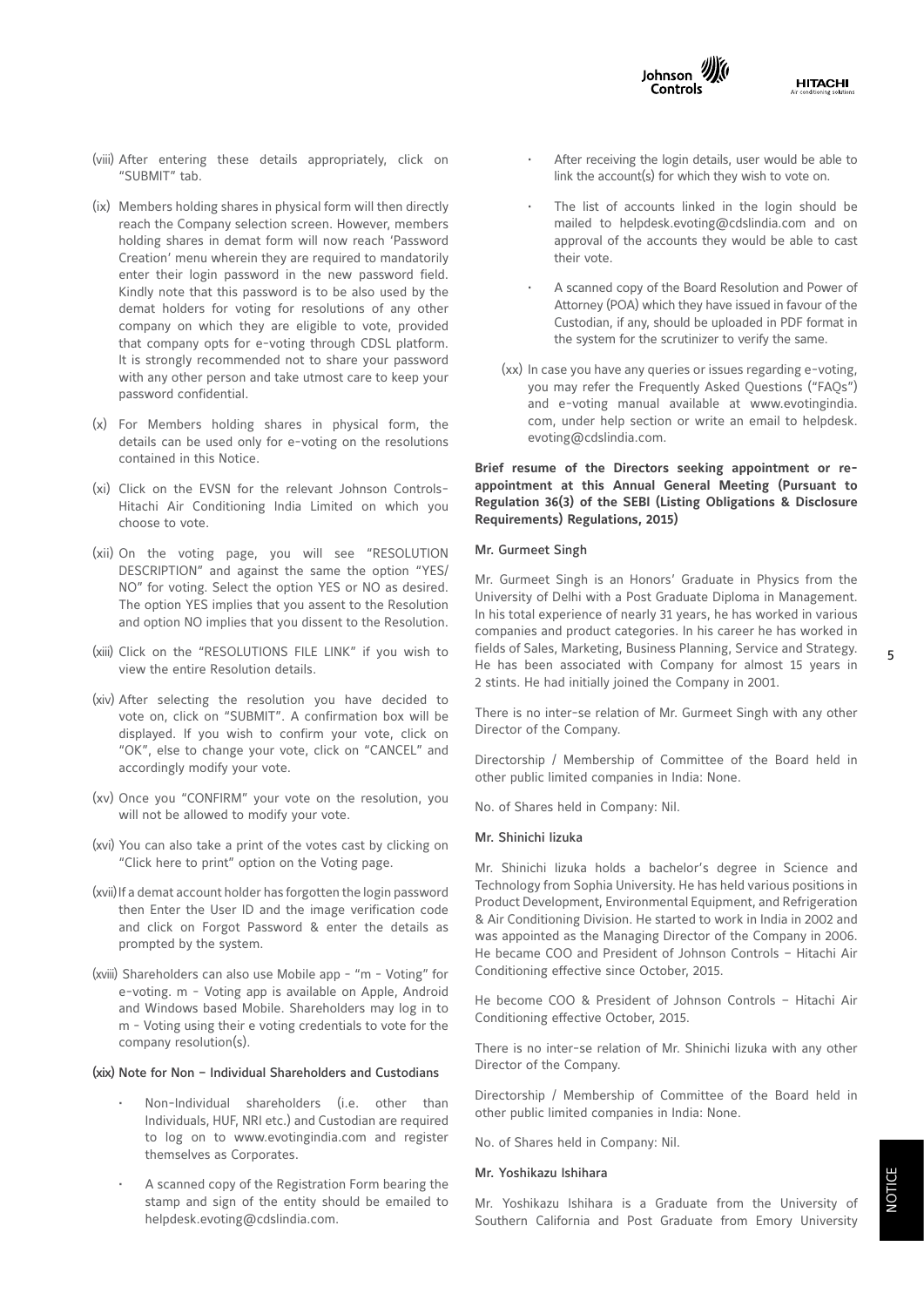School of Law. He is having total experience of nearly 23 years in the field of Legal.

There is no inter-se relation of Mr. Yoshikazu Ishihara with any other Director of the Company.

Directorship / Membership of Committee of the Board held in public limited listed companies in India: Nil

No. of Shares held in Company: Nil

#### Mr. Ashok Balwani

Mr. Ashok Balwani is a B.E.(Hons) (Elec.) from BITS, Pilani and an MBA from FMS, University of Delhi. He has over 30 years' experience and was associated with many large corporates like L&T Ltd, Det Norske Veritas and Man Industries (India) Ltd. He is now working as an independent management consultant.

There is no inter-se relation of Mr. Ashok Balwani with any other Director of the Company.

Directorship / Membership of Committee of the Board held in other public limited companies in India: None.

No. of Shares held in Company: Nil.

Employees employed throughout the year:

#### Mr. Mukesh Patel

An Eminent Advocate and International Tax Expert, Mr. Mukesh Patel enjoys over four decades of extensive experience in the legal profession, with expertise in the fields of Personal and Corporate Tax Planning, Appellate Matters, International Taxation, Tax and Investment Planning for Non-Resident Indians and Foreign Collaborations. Over the past 40 years, he has been actively involved in Legal Education and Tax Journalism, has occupied the designation as Visiting Faculty with the Gujarat Law Society, the IIM, Ahmedabad and also a Columnist of renowned newspapers.

He is associated with the Company since March, 2003.

There is no inter-se relation of Mr. Mukesh Patel with any other Director of the Company.

Directorship / Membership of Committee of the Board held in other public limited companies in India:

No. of Shares held in Company: 1500.

**Particulars of employees as required under Section 197(12) of the Companies Act, 2013 read with Rule 5(2) of Companies (Appointment and Remuneration of Managerial Personnel) Rules, 2014 for the year ended March 31, 2017 Employees employed throughout the year:**

| Name of the<br>Employee           | Designation                        | <b>Qualification</b>                                  | Age<br>(Yrs) | Experi-<br>ence<br>(Yrs) | Remuneration<br>$(\bar{z}$ in Million) | Date of<br>commence-<br>ment of<br>employment | Last Employment held                             |
|-----------------------------------|------------------------------------|-------------------------------------------------------|--------------|--------------------------|----------------------------------------|-----------------------------------------------|--------------------------------------------------|
| Mr. Gurmeet Singh                 | Chairman &<br>Managing<br>Director | Graduate in<br>Physics & PGD in<br>Management         | 53           | 31                       | 18.4                                   | 08-Feb-2014                                   | Orient Paper And<br>Industries Ltd.              |
| Mr. Vinay Chauhan<br>Director-GDC |                                    | B.E. (Mechanical)<br>PGD in Industrial<br>Engineering | 59           | 34                       | 15.0                                   | 06-Dec-1993                                   | <b>Koron Business</b><br>Systems Ltd.            |
| Mr. Ichio Iwai                    | Asst. Vice<br>President            | Graduate in Politics<br>and Economics                 | 56           | 33                       | 15.1                                   | 06-Oct-2013                                   | Hitachi Consumer<br>Marketing Inc. Japan         |
| Mr. Jitendhar G S                 | Sr. Vice<br>President              | B.Tech                                                | 55           | 28                       | 9.9                                    | 13-Mar-2018                                   | <b>EAFT</b> Technologies                         |
| Mr. Rishi Mehta                   | <b>Chief Financial</b><br>Officer  | M.Com, Chartered<br>Accountant                        | 40           | 17                       | 8.2                                    | 08-Jan-2018                                   | Adient India Pyt. Ltd.                           |
| Mr. Sanjay Kumar                  | Vice President                     | M.B.A, B.A                                            | 49           | 27                       | 7.7                                    | 27-Jan-2015                                   | Tafe Motor And<br>Tractors Ltd.                  |
| Mr. Vikas Verma                   | Sr. Vice<br>President              | B.E.                                                  | 49           | 20                       | 7.6                                    | $27 - Jan - 18$                               | Daikin Air conditioning<br>India Private Limited |

#### Employees employed for a part of the year:

| Name of the<br>Employee  | Designation             | <b>Oualification</b> | Age<br>(Yrs) | Experi-<br>ence<br>(Yrs) | <b>Remuneration</b><br>$(\bar{z}$ in Million) | Date of<br>commence-<br>ment of<br>employment | Last Employment held                                    |
|--------------------------|-------------------------|----------------------|--------------|--------------------------|-----------------------------------------------|-----------------------------------------------|---------------------------------------------------------|
| Mr. Naoji Anjiki         | Sr. Vice<br>President   | B.E.                 | 61           | 39                       | 9.5                                           | 05-Jun-2017                                   | Hitachi-Johnson Controls<br>Air Conditioning Inc.       |
| Mr. Masahiko<br>Watanabe | Asst. Vice<br>President | B.E.<br>(Mechanical) | 50           | 27                       | 7.6                                           | 18-Apr-2017                                   | Hitachi Johnson Controls<br>Air Conditioning Inc. Japan |
| Mr. Sanjeev Agarwal      | Director-Sales          | M.A.                 | 56           | 33                       | 7.5                                           | $20 - Sep-18$                                 | L G Electronics                                         |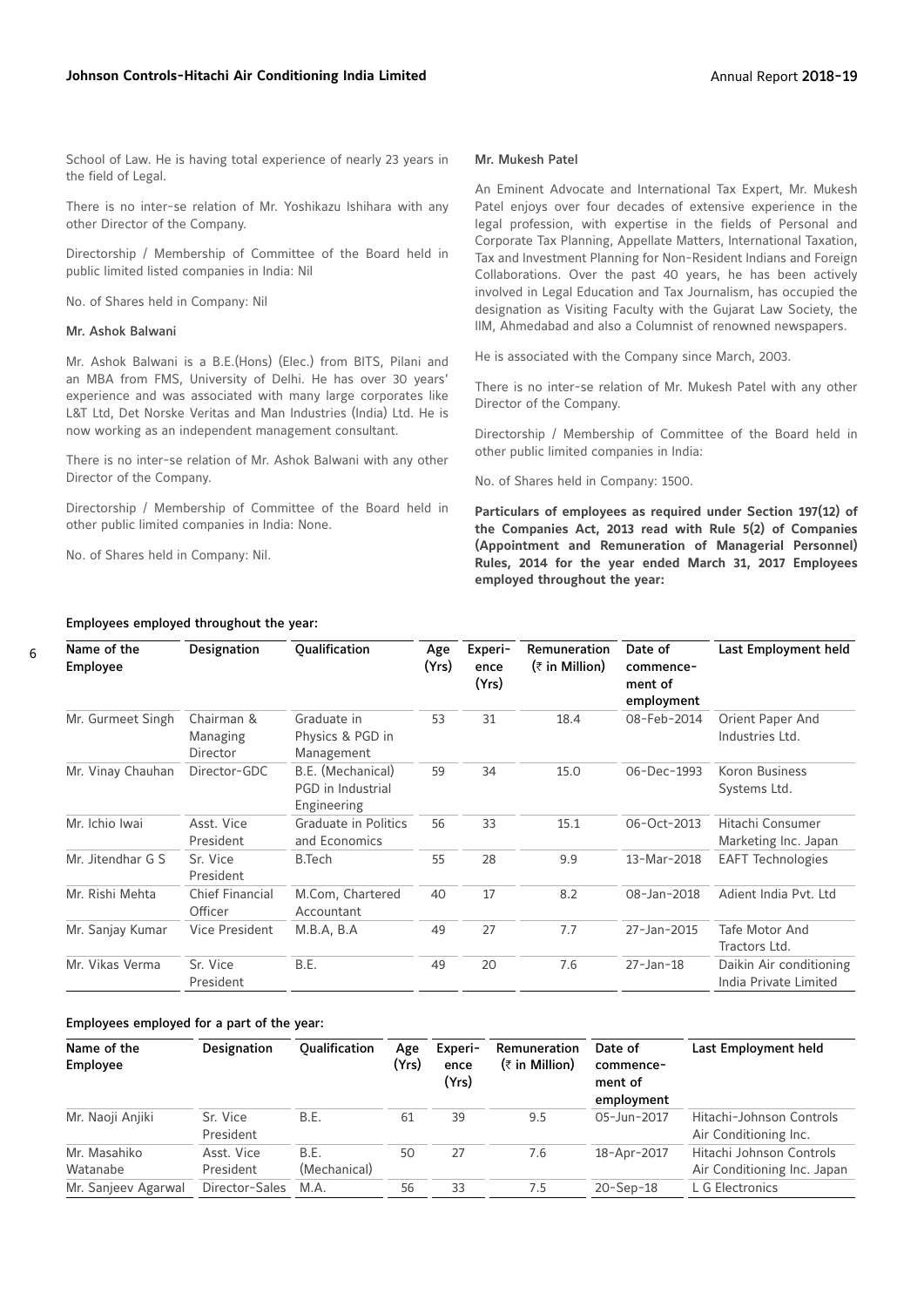

1 Rupee Revenue Stamp

# **Johnson Controls-Hitachi Air Conditioning India Limited**

Corporate Identification Number (CIN): L29300GJ1984PLC007470

Regd. Office: 9th Floor, Abhijeet, Mithakhali Six Roads, Ahmedabad: 380006 Phone: 079-26402024 E-mail:parag.dave@jci-hitachi.com, Web: https://www.hitachiaircon.in/

# ATTENDANCE SLIP

| Name of Sole / First named Member           |  |
|---------------------------------------------|--|
| Registered Folio No. / DP ID No.-Client No. |  |
| Number of Shares Held                       |  |
|                                             |  |

I/We hereby record my / our presence at the 34<sup>th</sup> Annual General Meeting of the Company held on 14<sup>th</sup> August, 2019 at Center for Environment Education, Nehru Foundation for Development, Vastrapur-Gurudwara Road, Ahmedabad: 380054 at 9.30 a.m.

\_\_\_\_\_\_\_\_\_\_\_\_\_\_\_\_\_\_\_\_\_\_\_\_\_\_\_\_\_\_\_\_\_\_\_\_\_\_\_\_\_\_\_\_\_ \_\_\_\_\_\_\_\_\_\_\_\_\_\_\_\_\_\_\_\_\_\_\_\_\_\_\_\_\_\_\_\_\_\_\_\_\_\_\_\_\_\_\_\_\_

Member's / Proxy's Name Signature of Member / Proxy

Shareholders / Proxy holders are requested to bring the attendance slip with them duly completed when they come to the meeting and hand over at the Gate duly signed. 

# **Johnson Controls-Hitachi Air Conditioning India Limited**

Corporate Identification Number (CIN): L29300GJ1984PLC007470 Regd. Office: 9th Floor, Abhijeet, Mithakhali Six Roads, Ahmedabad: 380006 Phone: 079-26402024 E-mail:parag.dave@jci-hitachi.com, Web: https://www.hitachiaircon.in/

**34th Annual General Meeting on 14th August, 2019**

# PROXY FORM

| Name of the Member(s)     |  |                                                                                                                                                                                                                                   |
|---------------------------|--|-----------------------------------------------------------------------------------------------------------------------------------------------------------------------------------------------------------------------------------|
| <b>Registered Address</b> |  | $\frac{1}{2}$ . The contract of the contract of the contract of the contract of the contract of the contract of the contract of the contract of the contract of the contract of the contract of the contract of the contract of t |
| E-mail Id                 |  |                                                                                                                                                                                                                                   |
|                           |  |                                                                                                                                                                                                                                   |
|                           |  |                                                                                                                                                                                                                                   |
|                           |  |                                                                                                                                                                                                                                   |
|                           |  | e-mail ID contract to the second state of the Signature Contract of the Signature Contract of the Signature Contract of the Signature Contract of the Signature Contract of the Signature Contract of the Signature Contract o    |
|                           |  |                                                                                                                                                                                                                                   |
|                           |  | or failing him                                                                                                                                                                                                                    |
|                           |  |                                                                                                                                                                                                                                   |
|                           |  |                                                                                                                                                                                                                                   |

as my/our proxy to attend and vote (on a poll) for me/us and on my/our behalf at the 33rd Annual General Meeting of the Company to be held on Wednesday, August 14, 2019 at Center for Environment Education, Nehru Foundation for Development, Vastrapur-Gurudwara Road, Ahmedabad: 380054 at 9.30 a.m. and at any adjournment thereof in respect of such resolutions as are indicated below:

| 1. Adoption of Financial Statement for the year ended March 31, 2019                            |
|-------------------------------------------------------------------------------------------------|
| 2. To declare Dividend for the year ended March 31, 2019                                        |
| 3. To re-appoint Mr. Yoshikazu Ishihara as Director who retires by rotation                     |
| 4. To appoint Cost Auditors for the year starting from April 01, 2019 to March 31, 2020         |
| 5. To appoint Mr. Shinichi lizuka as a Director of the Company                                  |
| 6. To re-appoint Mr. Ashok Balwani as Independent Director for $2^{nd}$ term                    |
| 7. To re-appoint Mr. Mukesh Patel as Independent Director for 2 <sup>nd</sup> term              |
| 8. To increase maximum limit of remuneration of Mr. Gurmeet Singh, Chairman & Managing Director |
|                                                                                                 |
|                                                                                                 |

Signed this \_\_\_\_\_\_\_\_\_\_\_\_\_\_\_day of \_\_\_\_\_\_\_\_\_\_\_\_\_\_\_\_2019

Signature of Shareholder: \_\_\_\_\_\_\_\_\_\_\_\_\_\_\_\_\_\_\_ Signature of Proxy Holder(s) \_\_\_\_\_\_\_\_\_\_\_\_\_\_\_\_\_\_\_

Note: This form of Proxy in order to be effective should be duly completed and deposited at the Registered Office of the Company, not less than 48 hours before the commencement of the meeting.